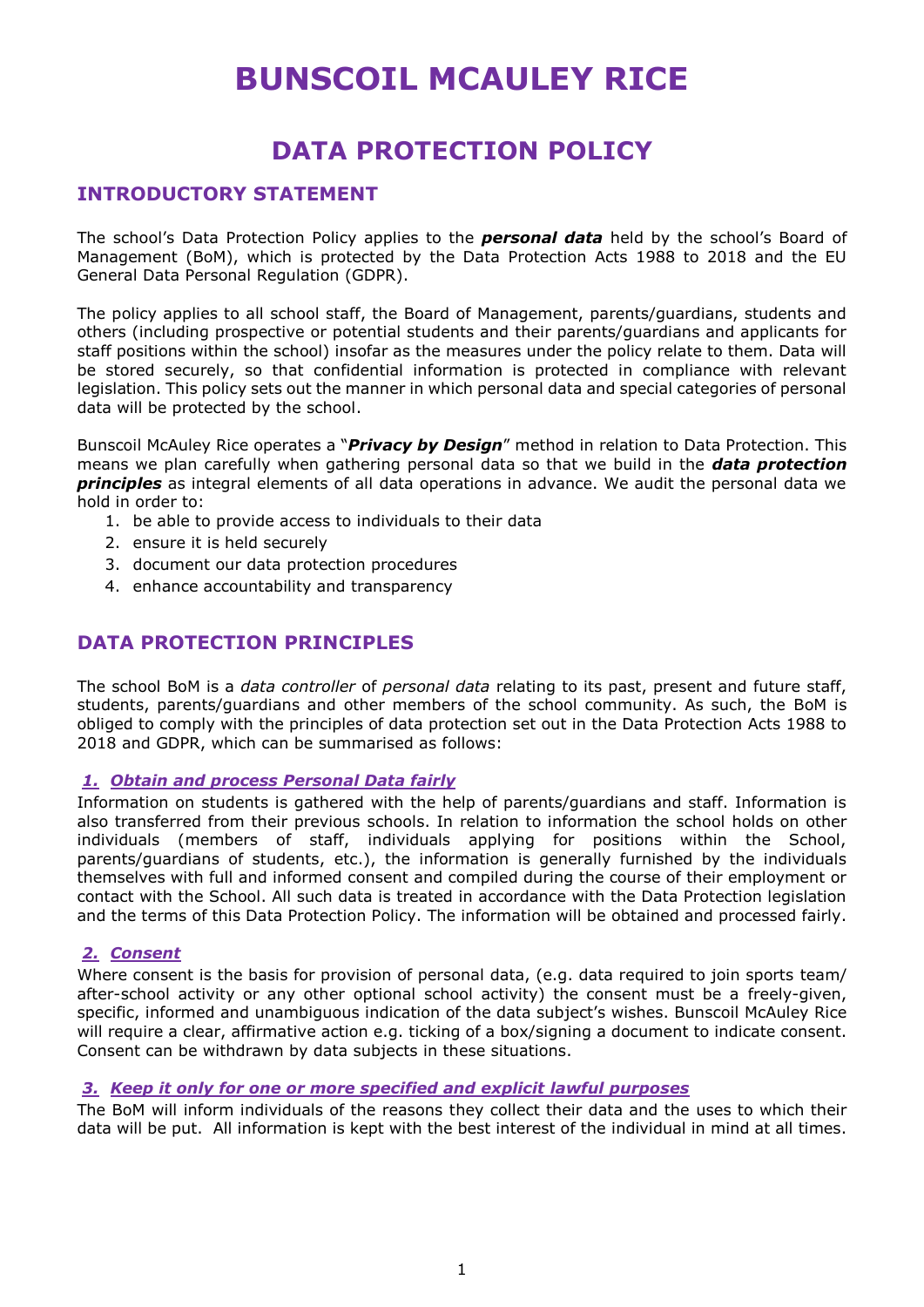#### *4. Process it only in ways compatible with the purposes for which it was given initially*

Data relating to individuals will only be processed in a manner consistent with the purposes for which it was gathered. Information will only be disclosed on a 'need to know' basis, and access to it will be strictly controlled.

#### *5. Keep Personal Data safe and secure*

Only those with a genuine reason for doing so may gain access to the information. Personal Data is securely stored under lock and key in the case of manual records and protected with computer software and password protection in the case of electronically stored data. Portable devices storing personal data (such as laptops) are encrypted and password-protected.

#### *6. Keep Personal Data accurate, complete and up-to-date*

Students, parents/guardians, and/or staff should inform the school of any change which the school should make to their personal data and/or sensitive personal data to ensure that the individual's data is accurate, complete and up-to-date. Once informed, the school will make all necessary changes to the relevant records. Records must not be altered or destroyed without proper authorisation. If alteration/correction is required, then a note of the fact of such authorisation and the alteration(s) to be made to any original record/documentation should be dated and signed by the person making that change.In the case of information stored on the Aladdin system , all alterations are logged electronically.Parents can access and alter information securely via Aladdin Connect.

#### *7. Ensure that it is adequate, relevant and not excessive*

Only the necessary amount of information required to provide an adequate service will be gathered and stored.

#### *8. Retain it no longer than is necessary for the specified purpose or purposes for which it was given*

As a general rule, the information will be kept for the duration of the individual's time in the school. Thereafter, the school will comply with DES guidelines on the storage of Personal Data relating to a student. In the case of members of staff, the school will comply with both DES guidelines and the requirements of the Revenue Commissioners with regard to the retention of records relating to employees. The school may also retain the data relating to an individual for a longer length of time for the purposes of complying with relevant provisions of law and or/defending a claim under employment legislation and/or contract and/or civil law. See **School Record Retention** table.

#### *9. Provide a copy of their personal data to any individual on request*

Individuals have a right to know and have access to a copy of personal data held about them, by whom, and the purpose for which it is held.

## **SCOPE**

The Data Protection legislation applies to the keeping and processing of *Personal Data*. The purpose of this policy is to assist the school to meet its statutory obligations, to explain those obligations to School staff, and to inform staff, students and their parents/guardians how their data will be treated.

The policy applies to all school staff, the Board of Management, parents/guardians, students and others (including prospective or potential students and their parents/guardians, and applicants for staff positions within the school) insofar as the school handles or processes their *Personal Data* in the course of their dealings with the school.

#### *Definition of Data Protection Terms*

In order to properly understand the school's obligations, there are some key terms, which should be understood by all relevant school staff:

*Personal Data* means any data relating to an identified or identifiable natural person i.e. a living individual who is or can be identified either from the data or from the data in conjunction with other information that is in, or is likely to come into, the possession of the Data Controller (BoM).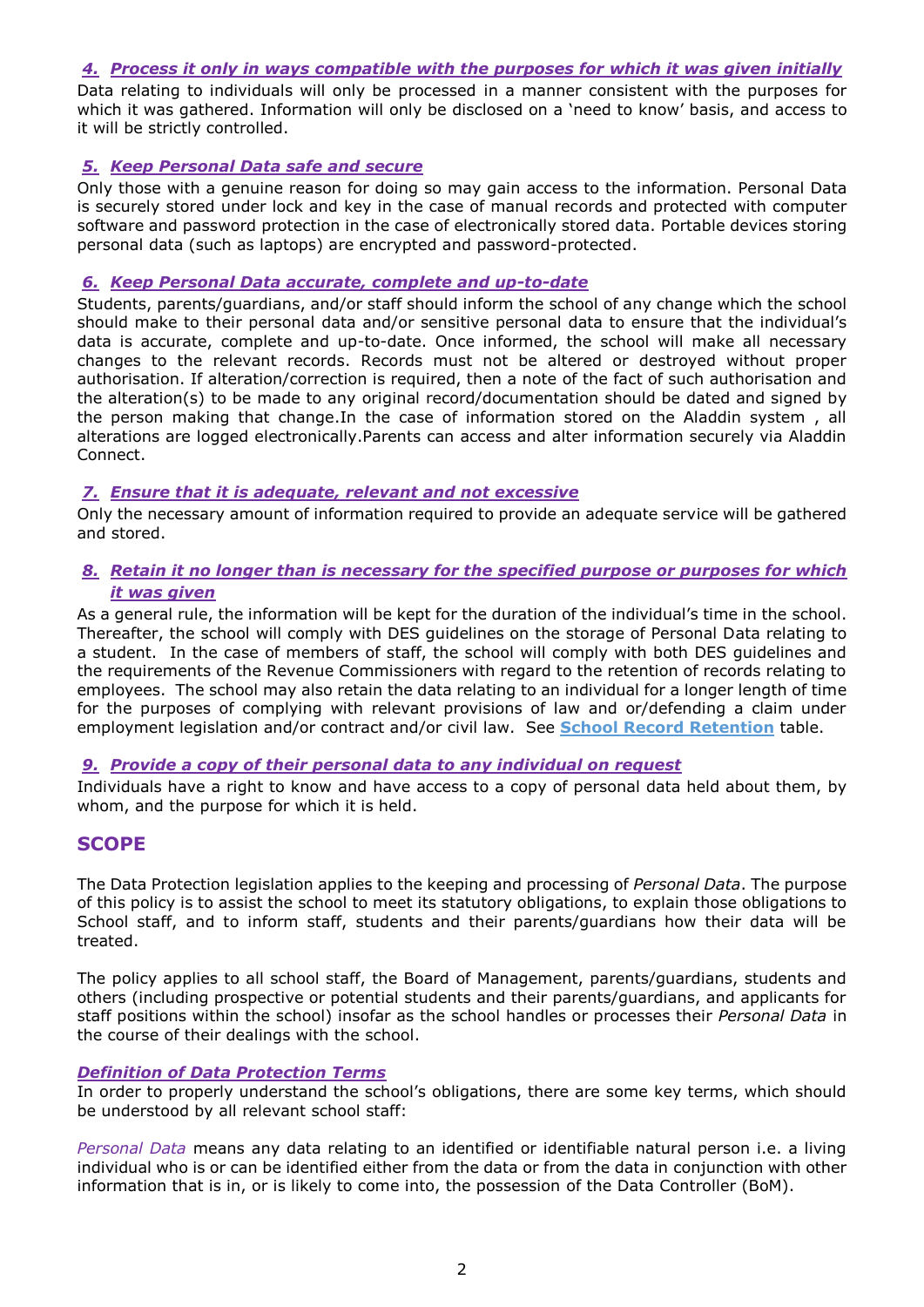*Data Controller* is the Board of Management of the school.

*Data Subject -* is an individual who is the subject of personal data.

*Data Processing* - performing any operation or set of operations on data, including:

- Obtaining, recording or keeping the data,
- Collecting, organising, storing, altering or adapting the data
- Retrieving, consulting or using the data
- Disclosing the data by transmitting, disseminating or otherwise making it available
- Aligning, combining, blocking, erasing or destroying the data

*Data Processor* - a person who processes personal information on behalf of a data controller, but **does not include an employee of a data controller** who processes such data in the course of their employment, for example, this might mean an employee of an organisation to which the data controller out-sources work. The Data Protection legislation places responsibilities on such entities in relation to their processing of the data. Bunscoil McAuley uses the following Data Processors: Aladdin,POD,School Accounting.

*Special categories of Personal Data* refers to *Personal Data* regarding a person's

- racial or ethnic origin
- political opinions or religious or philosophical beliefs
- physical or mental health
- sexual life and sexual orientation
- genetic and biometric data
- criminal convictions or the alleged commission of an offence
- trade union membership

*Personal Data Breach –* a breach of security leading to the accidental or unlawful destruction, loss, alteration, unauthorised disclosure of, or access to personal data transmitted, stored or otherwise processed. This means any compromise or loss of personal data, no matter how or where it occurs.

#### **RATIONALE**

In addition to its legal obligations under the broad remit of educational legislation, the school has a legal responsibility to comply with the Data Protection Acts 1988 to 2018 and the GDPR.

This policy explains what sort of data is collected, why it is collected, for how long it will be stored and with whom it will be shared. The school takes its responsibilities under data protection law very seriously and wishes to put in place safe practices to safeguard individual's personal data. It is also recognised that recording factual information accurately and storing it safely facilitates an evaluation of the information, enabling the Principal and Board of Management to make decisions in respect of the efficient running of the School. The efficient handling of data is also essential to ensure that there is consistency and continuity where there are changes of personnel within the school and Board of Management.

## **OTHER LEGAL OBLIGATIONS**

Implementation of this policy takes into account the school's other legal obligations and responsibilities. Some of these are directly relevant to data protection. *For example:*

Under *Section 9(g) of the [Education Act, 1998](http://acts2.oireachtas.ie/zza51y1998.1.html)*, the parents of a student, or a student who has reached the age of 18 years, must be given access to records kept by the school relating to the progress of the student in their education.

Under *Section 20 of the [Education \(Welfare\) Act, 2000](http://www.oireachtas.ie/documents/bills28/acts/2000/a2200.pdf)*, the school must maintain a register of all students attending the School.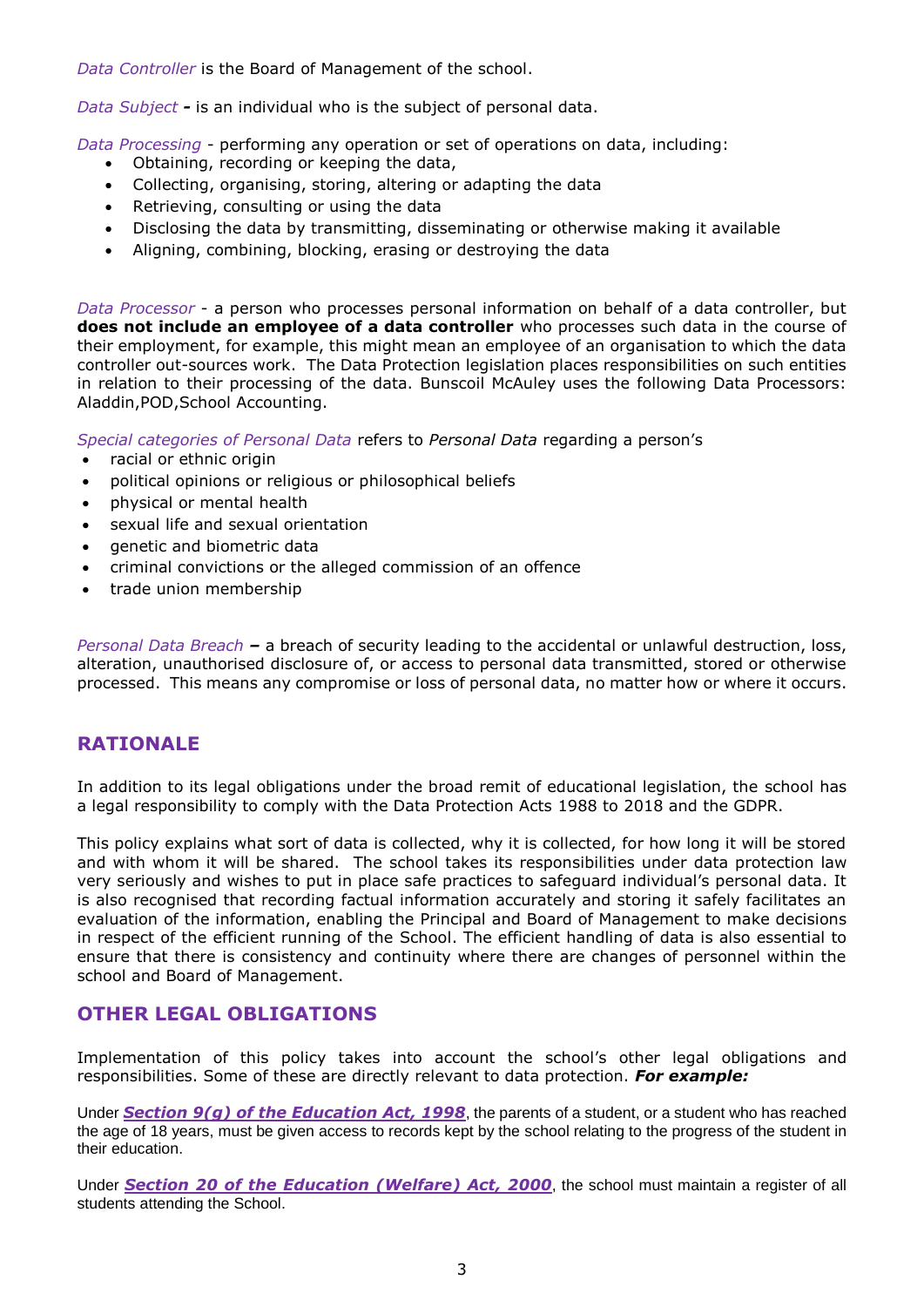Under S*ection 20(5) of the Education (Welfare) Act, 2000*, a Principal is obliged to notify certain information relating to the child's attendance in school and other matters relating to the child's educational progress to the Principal of another school to which a student is transferring. Bunscoil McAuley Rice sends, by post or secure e-mail, a copy of a child's *Passport,* as provided by the National Council for Curriculum and Assessment, to the Principal of the Post-Primary School in which the pupil has been enrolled.

Where reports on pupils which have been completed by professionals, apart from Bunscoil McAuley Rice staff, are included in current pupil files, such reports are only passed to the Post-Primary school following express written permission having been sought and received from the parents of the said pupils.

Under *Section 21 of the [Education \(Welfare\) Act, 2000](http://www.oireachtas.ie/documents/bills28/acts/2000/a2200.pdf)*, the school must record the attendance or non-attendance of students registered at the school on each school day.

Under *Section 28 of the [Education \(Welfare\) Act, 2000](http://www.oireachtas.ie/documents/bills28/acts/2000/a2200.pdf)*, the School may supply *Personal Data* kept by it to certain prescribed bodies (the Department of Education and Skills, Tusla, the National Council for Special Education and other schools). The BoM must be satisfied that it will be used for a 'relevant purpose' (which includes recording a person's educational or training history or monitoring their educational or training progress; or for carrying out research into examinations, participation in education and the general effectiveness of education or training).

Under *Section 14 of the Education for Persons with Special Educational Needs Act, 2004*, the school is required to furnish to the National Council for Special Education (and its employees, which would include Special Educational Needs Organisers) such information as the Council may from time to time reasonably request.

The *Freedom of Information Act 1997* provides a qualified right to access to information held by public bodies which does not necessarily have to be "personal data", as with data protection legislation. While most schools are not currently subject to freedom of information legislation, (with the exception of schools under the direction of Education and Training Boards), if a school has furnished information to a body covered by the Freedom of Information Act (such as the Department of Education and Skills, etc.) these records could be disclosed by that body if a request is made to that body.

Under *Section 26(4) of the Health Act, 1947* a School shall cause all reasonable facilities (including facilities for obtaining names and addresses of pupils attending the school) to be given to a health authority who has served a notice on it of medical inspection, e.g. a dental inspection.

Under *Children First Act 2015, mandated persons in* schools have responsibilities to report child welfare concerns to TUSLA- Child and Family Agency (or in the event of an emergency and the unavailability of TUSLA, to An Garda Síochána).

## **RELATIONSHIP TO CHARACTERISTIC SPIRIT OF THE SCHOOL:**

Bunscoil McAuley Rice seeks to:

- enable students to develop their full potential
- provide a safe and secure environment for learning
- promote respect for the diversity of values, beliefs, traditions, languages and ways of life in society

We aim to achieve these goals while respecting the privacy and data protection rights of students, staff, parents/guardians and others who interact with us. The school wishes to achieve these aims/missions while fully respecting individuals' rights to privacy and rights under the Data Protection legislation.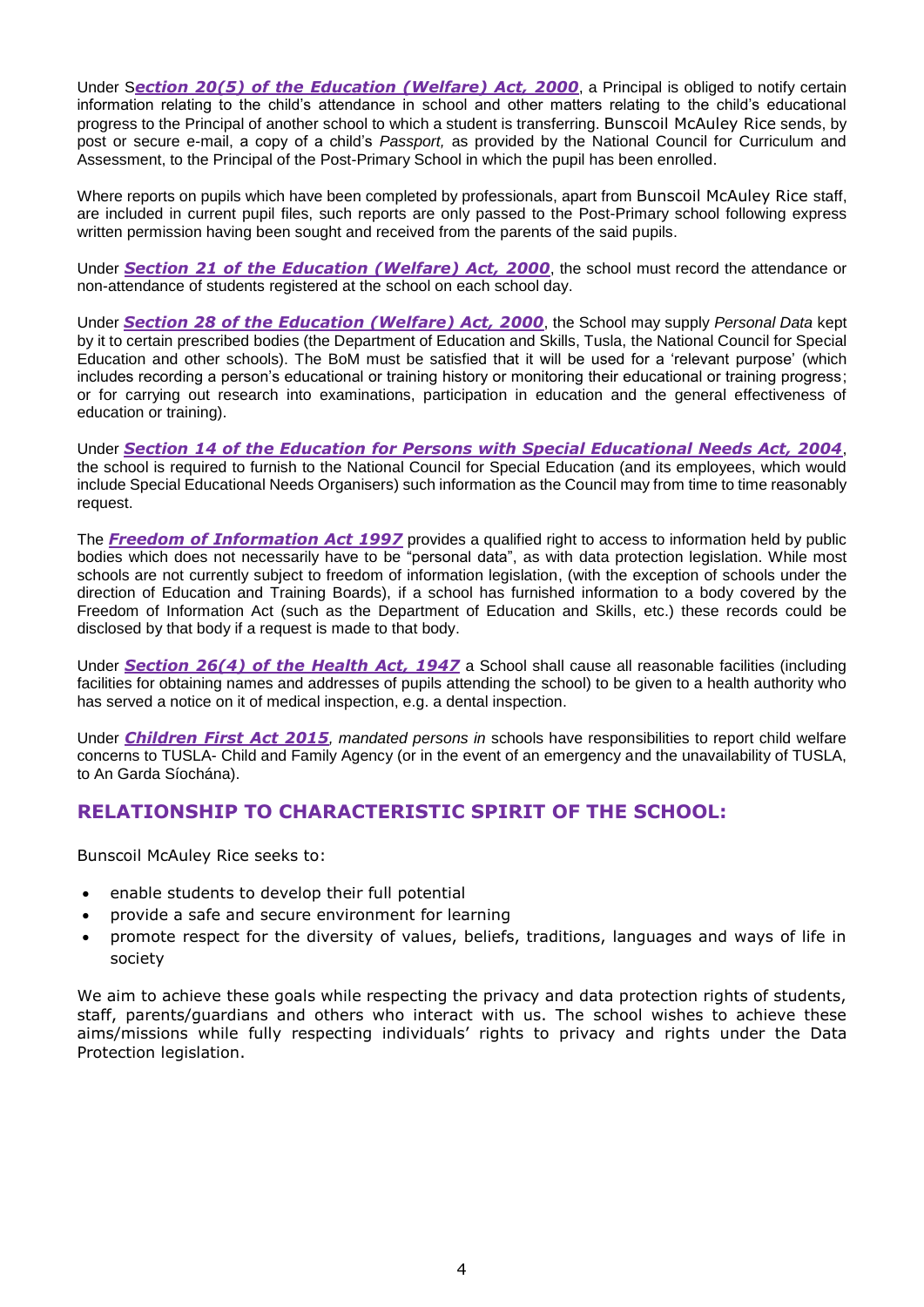## **PERSONAL DATA**

The *Personal Data* records held by the school **may** include:

#### *1. Staff records:*

#### *a) Categories of staff data:*

As well as existing members of staff (and former members of staff), these records may also relate to applicants applying for positions within the school, trainee teachers and teachers under probation. These staff records may include:

- Name, address and contact details, PPS number.
- Name and contact details of next-of-kin in case of emergency.
- Original records of application and appointment to promotion posts
- Details of approved absences (career breaks, parental leave, study leave, etc.)
- Details of work record (qualifications, classes taught, subjects, etc.)
- Details of any accidents/injuries sustained on school property or in connection with the staff member carrying out their school duties
- Records of any reports the school (or its employees) have made in respect of the staff member to State departments and/or other agencies under Children First Act 2015

#### b) *Purposes*:

Staff records are kept for the purposes of:

- the management and administration of school business (now and in the future)
- to facilitate the payment of staff, and calculate other benefits/entitlements (including reckonable service for the purpose of calculation of pension payments, entitlements and/or redundancy payments where relevant)
- to facilitate pension payments in the future
- human resources management
- recording promotions made (documentation relating to promotions applied for) and changes in responsibilities, etc.
- to enable the school to comply with its obligations as an employer, including the preservation of a safe, efficient working and teaching environment (including complying with its responsibilities under the Safety, Health and Welfare at Work Act 2005)
- to enable the school to comply with requirements set down by the Department of Education and Skills, the Revenue Commissioners, the National Council for Special Education, TUSLA, the HSE, and any other governmental, statutory and/or regulatory departments and/or agencies
- and for compliance with legislation relevant to the school.

#### *c) Location and Security procedures of Bunscoil McAuley Rice:*

- a. Manual records are kept in a secure, locked filing cabinet in a locked administration office only accessible to personnel who are authorised to use the data. Employees are required to maintain the confidentiality of any data to which they have access.
- b. Digital records are stored on password-protected computer system with adequate encryption and firewall software in a locked office. The school has the burglar alarm activated during out-of-school hours.

#### *2. Student records:*

#### *a) Categories of student data:*

#### These may include:

- Information which may be sought and recorded at enrolment and may be collated and compiled during the course of the student's time in the school. These records may include:
	- o name, address and contact details, PPS number
	- o date and place of birth
	- o names and addresses of parents/guardians and their contact details (including any special arrangements with regard to guardianship, custody or access)
	- o religious belief
	- o racial or ethnic origin
	- o membership of the Traveller community, where relevant
	- o whether they (or their parents) are medical card holders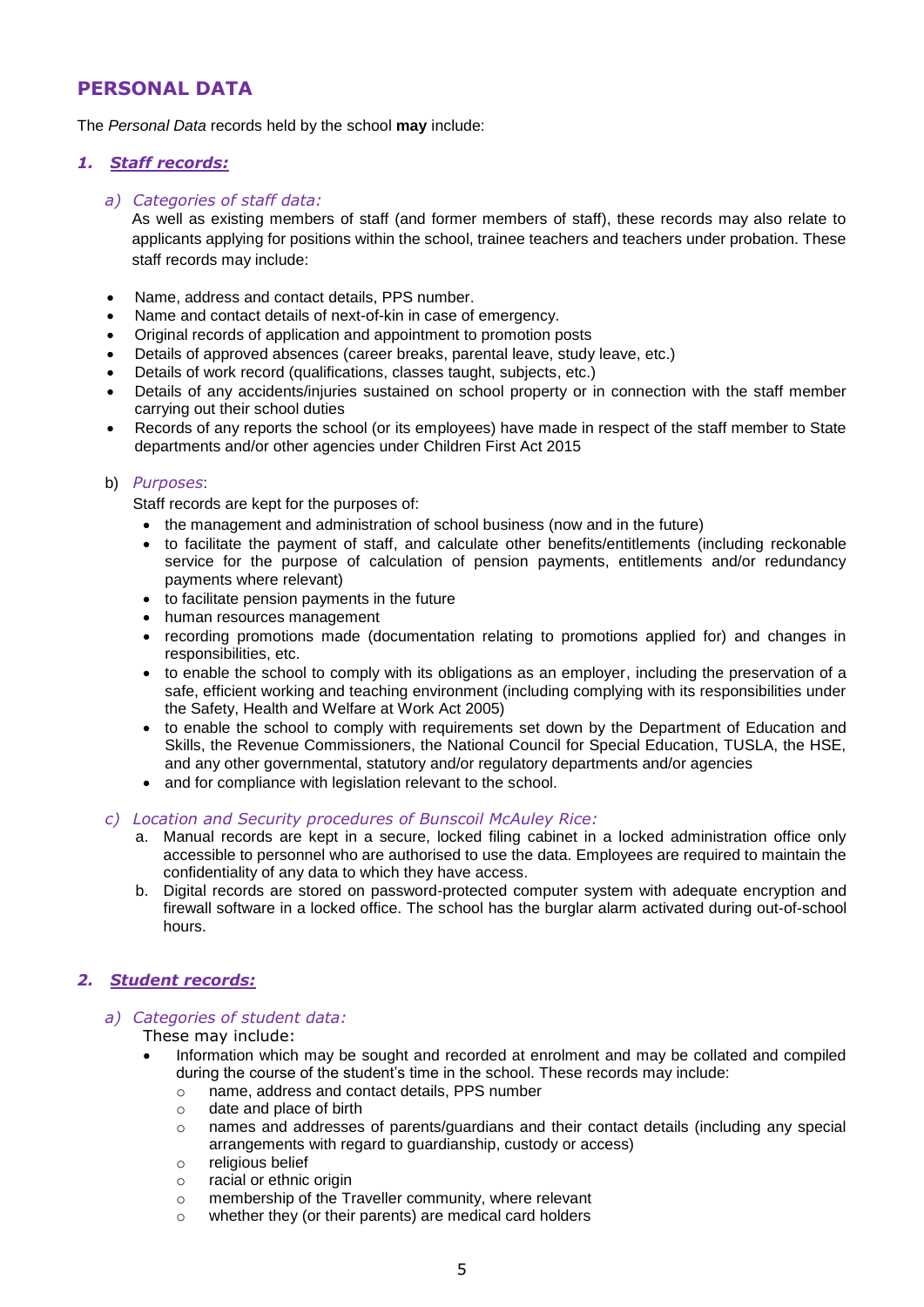- o whether English is the student's first language and/or whether the student requires English language support
- $\circ$  any relevant special conditions (e.g. special educational needs, health issues, etc.) which may apply
- Information on previous academic record (including reports, references, assessments and other records from any previous school(s) attended by the student
- Psychological, psychiatric and/or medical assessments
- Attendance records
- Photographs and recorded images of students (including at school events and noting achievements) are managed in line with the accompanying policy on school photography.
- Academic record subjects studied, class assignments, examination results as recorded on official School reports
- Records of significant achievements
- Whether the student is exempt from studying Irish
- Records of disciplinary issues/investigations and/or sanctions imposed
- Other records e.g. records of any serious injuries/accidents, etc. (Note: it is advisable to inform parents that a particular incident is being recorded).
- Records of any reports the school (or its employees) have made in respect of the student to State Departments and/or other agencies under Children First Act 2015.

#### *b) Purposes: The purposes for keeping student records include:*

- to enable each student to develop to his/her full potential
- to comply with legislative or administrative requirements
- to ensure that eligible students can benefit from the relevant additional teaching or financial supports
- to support the provision of religious instruction
- to enable parents/guardians to be contacted in the case of emergency or in the case of school closure, or to inform parents of their child's educational progress or to inform parents of school events, etc.
- to meet the educational, social, physical and emotional requirements of the student
- photographs and recorded images of students are taken to celebrate school achievements, e.g. compile yearbooks, establish a school website, record school events, and to keep a record of the history of the school. Such records are taken and used in accordance with the '*School Photography Policy'* and '*School Website Privacy Statement'*.
- to ensure that the student meets the school's admission criteria
- to ensure that students meet the minimum age requirement for attendance at Primary School.
- to ensure that any student seeking an exemption from Irish meets the criteria in order to obtain such an exemption from the authorities
- to furnish documentation/information about the student to the Department of Education and Skills, the National Council for Special Education, TUSLA, and other schools, etc. in compliance with law and directions issued by government departments
- to furnish, when requested by the student (or their parents/guardians in the case of a student under 18 years) documentation/information/references to second-level educational institutions.

#### *c) (Location and Security procedures as above):*

#### *3. Board of Management records:*

- *a) Categories of Board of Management data:*
	- Name, address and contact details of each member of the Board of Management (including former members of the Board of Management)
	- Records in relation to appointments to the Board
	- Minutes of Board of Management meetings and correspondence to the Board which may include references to individuals.

#### *b) Purposes:*

To enable the Board of Management to operate in accordance with the Education Act 1998 and other applicable legislation and to maintain a record of Board appointments and decisions.

*c) (Location and Security procedures as above):*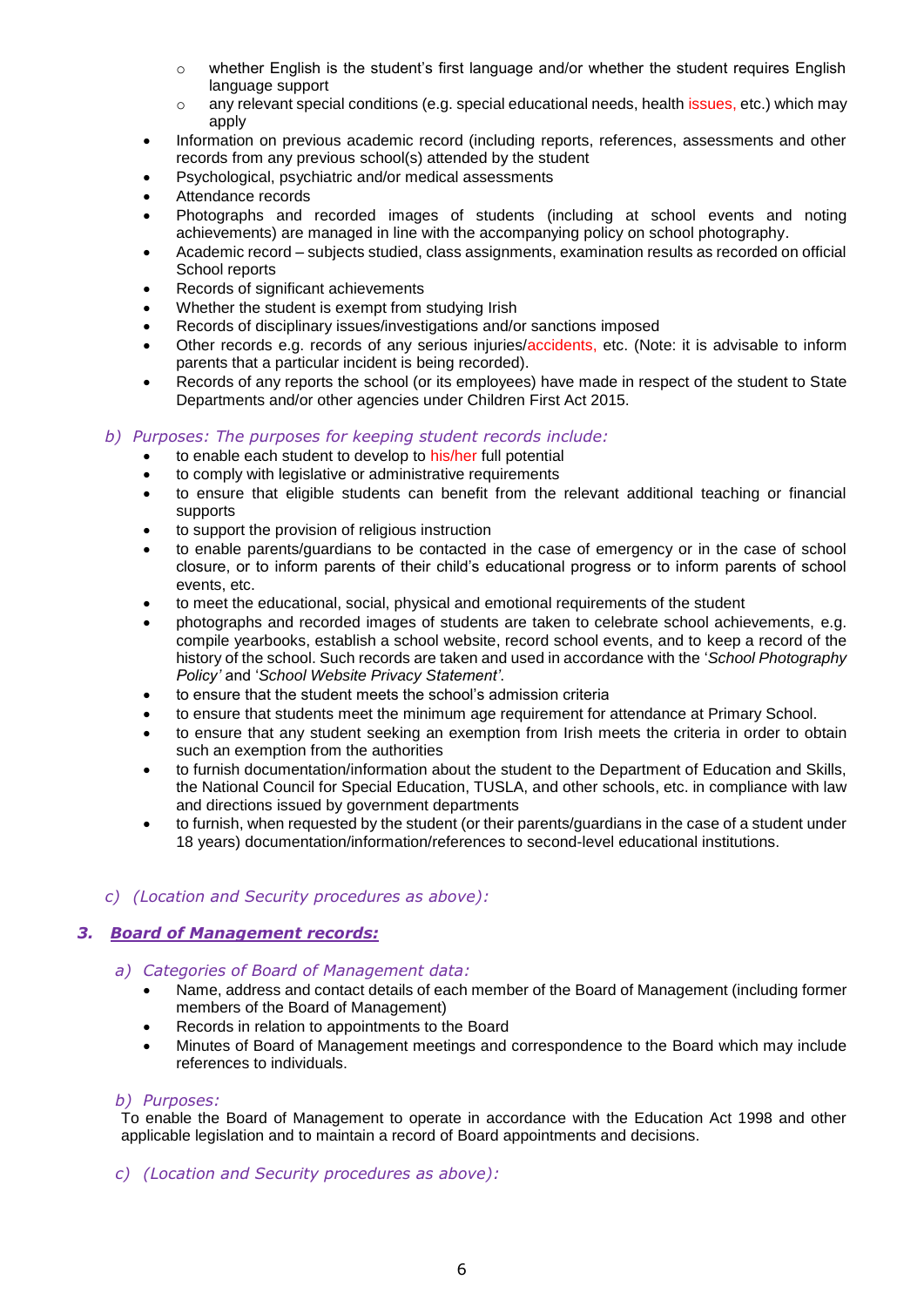#### *4. Other Records: Creditors*

#### *a) Categories of Board of Management data:*

The school may hold some or all of the following information about creditors (some of whom are selfemployed individuals):

- name
- address
- contact details
- PPS number
- tax details
- bank details and
- amount paid

#### *b) Purposes: The purposes for keeping creditor records are:*

This information is required for routine management and administration of the school's financial affairs, including the payment of invoices, the compiling of annual financial accounts and complying with audits and investigations by the Revenue Commissioners.

*c) (Location and Security procedures as above):* 

#### *5. Other Records: Charity Tax-back Forms*

*a) Categories of Board of Management data:*

The school may hold the following data in relation to donors who have made charitable donations to the school:

- name
- address
- telephone number
- PPS number
- tax rate
- signature and
- the gross amount of the donation.
- *b) Purposes: The purposes for keeping creditor records are:*

Schools are entitled to avail of the scheme of tax relief for donations of money they receive. To claim the relief, the donor must complete a certificate (CHY2) and forward it to the school to allow it to claim the grossed up amount of tax associated with the donation. The information requested on the appropriate certificate is the parents' name, address, PPS number, tax rate, telephone number, signature and the gross amount of the donation. This is retained by the School in the event of audit by the Revenue Commissioners.

*c) (Location and Security procedures as above):* 

#### **Use of the Aladdin system**

One of the IT service companies that we use includes Cloudware Limited (T/A Aladdin Schools) ("Aladdin"). Aladdin processes personal data on behalf of the school in order to provide an online management information system.

The schools liaison person for any queries relevant to use of the Aladdin system is the school principal.

Anyone provided with a username and password and who is authorised to use the Aladdin system by the school should adhere to and be aware of the following:

- users may be allocated different access rights to the Aladdin system. The access rights are solely determined by the school. If you have any concern over the access rights that you have please contact the Aladdin school liaison;

- a log is taken of some actions undertaken by the user when using the Aladdin system and made available to the school;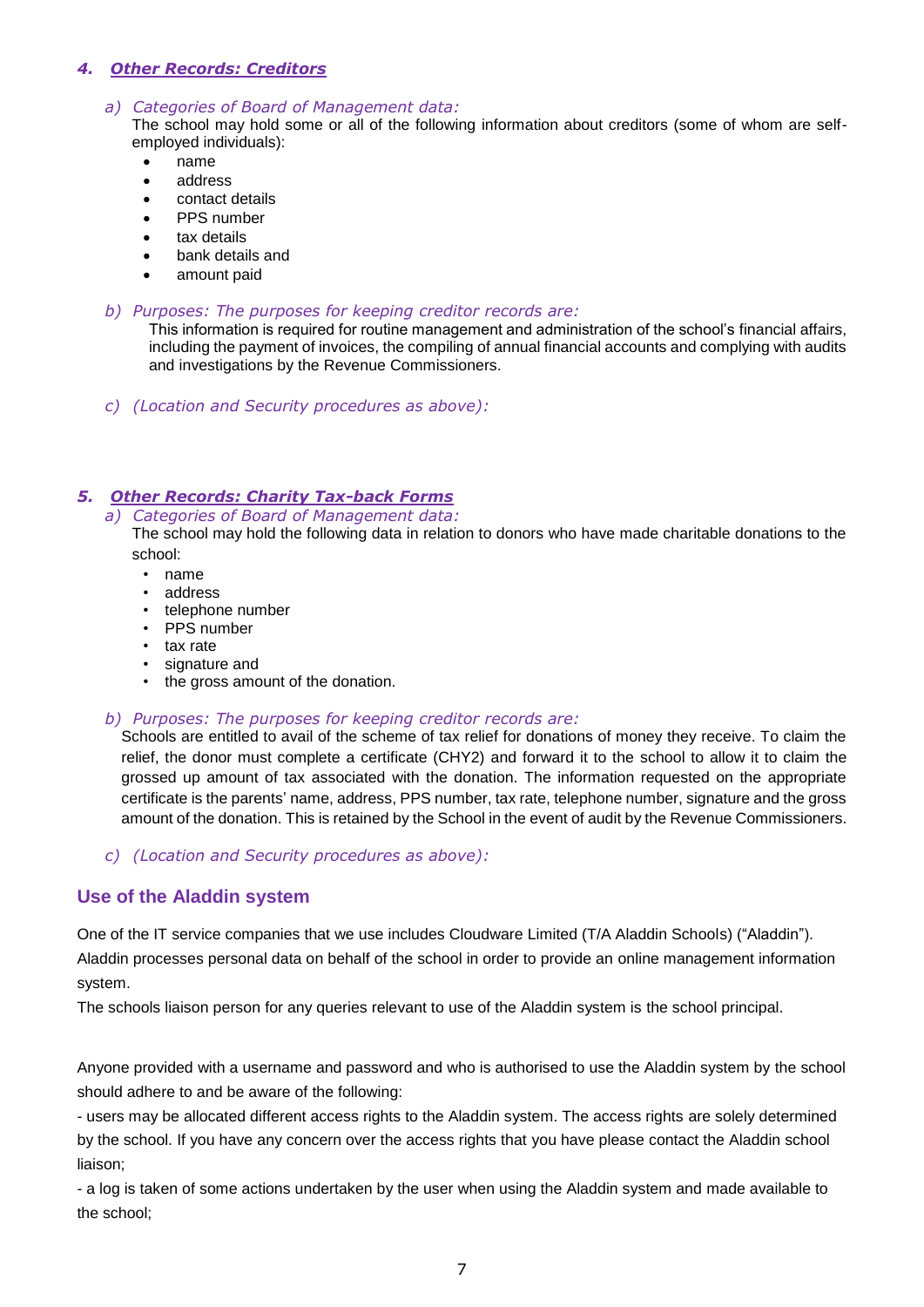- a unique username and password is provided to each user. Users should keep their username and password confidential and not disclose it to anybody or allow any person to access the system using their username and password;

- the Aladdin system should only be used for the purposes of managing internal school administration activities and for no other purpose. The Aladdin system should not be accessed in the event of suspension or termination of the users position at the school.The school is responsible for ensuring that access to the Aladdin system for terminated or suspended users is disabled;

- each user should ensure they are familiar with the Aladdin system before use. All queries should be referred to the Aladdin liaison person mentioned above;

- the user should notify the Aladdin liaison person in the event of any misuse or loss of their username and password;

- the user should only login to the Aladdin system when in a secure and non-public environment, e.g. the school or home of the user;

- the user should sign out of the Aladdin system or lock their device when leaving the device unattended;

- the Aladdin system should not be used to deal with emergency situations and it should not be relied upon during such times;

- users are responsible for ensuring that all communications sent to parents or guardians using the Aladdin system are accurate and are sent to parents/guardians for whom the school has appropriate and up to date consent and contact details;

- before each communication, users should consult with the appropriate school's database to determine which parents or guardians have consented to being contacted;

- the Aladdin system should not be accessed through an unsecure network or internet connection. If in doubt, the user should wait until in a secure environment before accessing the Aladdin system;

- information available through the Aladdin system should only be printed or saved to an electronic device where absolutely necessary. Any hardcopy or electronic files originating from the Aladdin system should be treated in accordance with the relevant provisions of this policy; and

- users may be able to access the websites of other third party service providers when accessing the Aladdin system. When the user accesses a third party website from the Aladdin system they are leaving the Aladdin system and appropriate due diligence should be undertaken before sharing any personal data with that third party.The Aladdin liaison person should be contacted if the user is in any doubt.

## **CCTV IMAGES/RECORDINGS-**

CCTV is installed in Bunscoil McAuley Rice.

---- cameras are installed externally on perimeter of the school building and in the car parks. These CCTV systems may record images of staff, students and members of the public who visit the premises. The viewing stations is in the main school administration office,comms room and principal's office.

#### *Purposes:*

Safety and security of staff, students and visitors and to safeguard school property and equipment.

#### *Security:*

Access to images/recordings is restricted to the Principal and Deputy Principal of the school. Recordings are retained for 28 days, except if required for the investigation of an incident. Images/recordings may be viewed or made available to An Garda Síochána pursuant to Data Protection Acts legislation.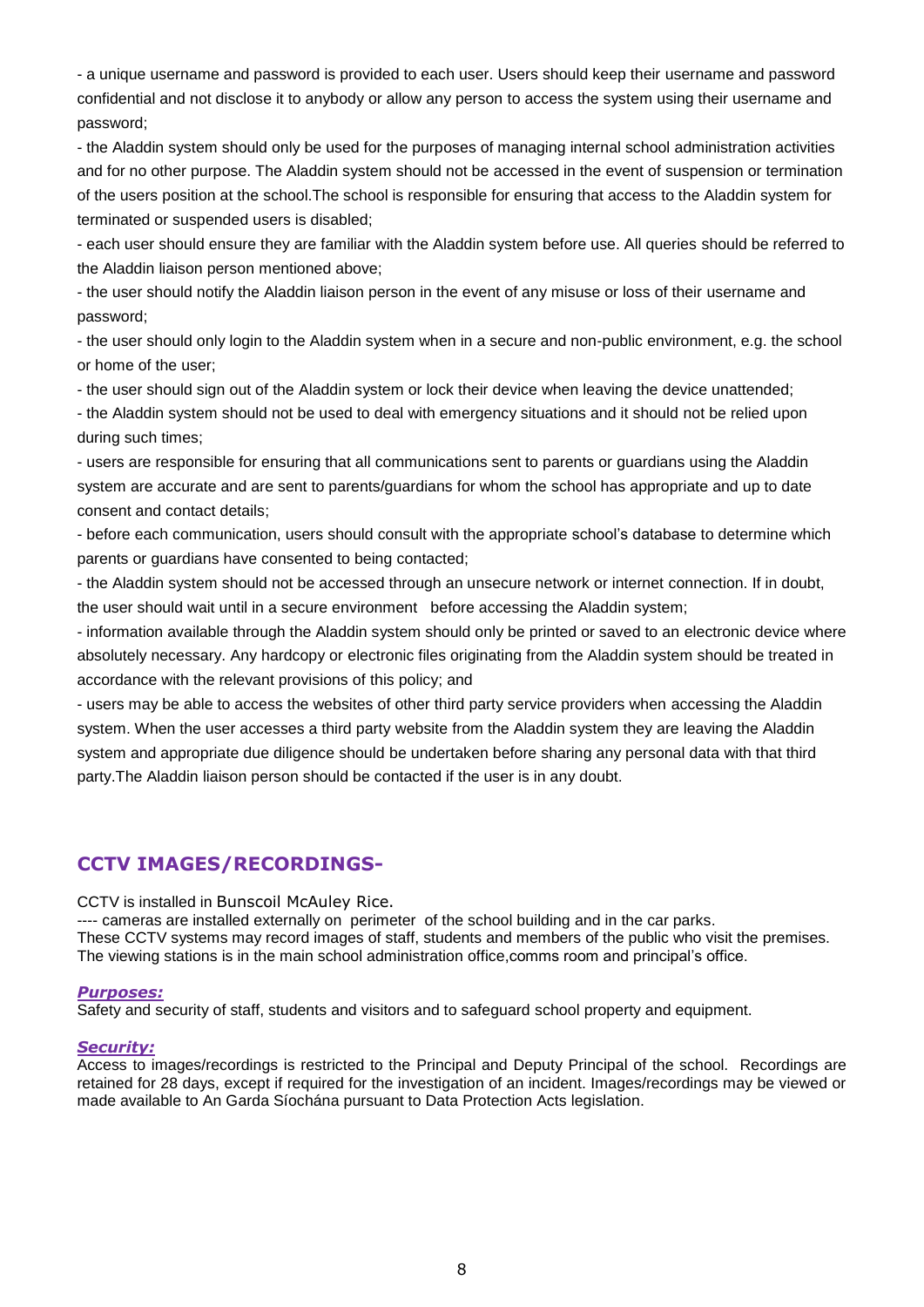## **EXAMINATION RESULTS**

The school will hold data comprising examination results in respect of its students. These include class, midterm, annual and continuous assessment results and the results of Standardised Tests

#### *Purposes:*

The main purpose for which these examination results are held is to monitor a student's progress and to provide a sound basis for advising them and their parents or guardian about educational attainment levels and recommendations for the future. The data may also be aggregated for statistical/reporting purposes, such as to compile results tables. The data may be transferred to the Department of Education and Skills, the National Council for Curriculum and Assessment and other schools to which pupils move.

#### *Location and Security procedures*

As above

## **LINKS TO OTHER POLICIES AND TO CURRICULUM DELIVERY**

Our school policies need to be consistent with one another, within the framework of the overall School Plan. Relevant school policies already in place or being developed or reviewed, shall be examined with reference to the *Data Protection Policy* and any implications which it has for them shall be addressed.

The following policies may be among those considered:

- Pupil Online Database (POD): Collection of the data for the purposes of complying with the Department of Education and Skills' pupil online database.
- Child Protection Procedures
- Anti-Bullying Procedures
- Code of Behaviour
- Enrolment Policy
- ICT Acceptable Usage Policy
- Assessment Policy
- Special Educational Needs Policy
- Library/Accelerated Reading Policy
- Book-Rental/Exchange Policy
- Critical Incident Policy
- Attendance Policy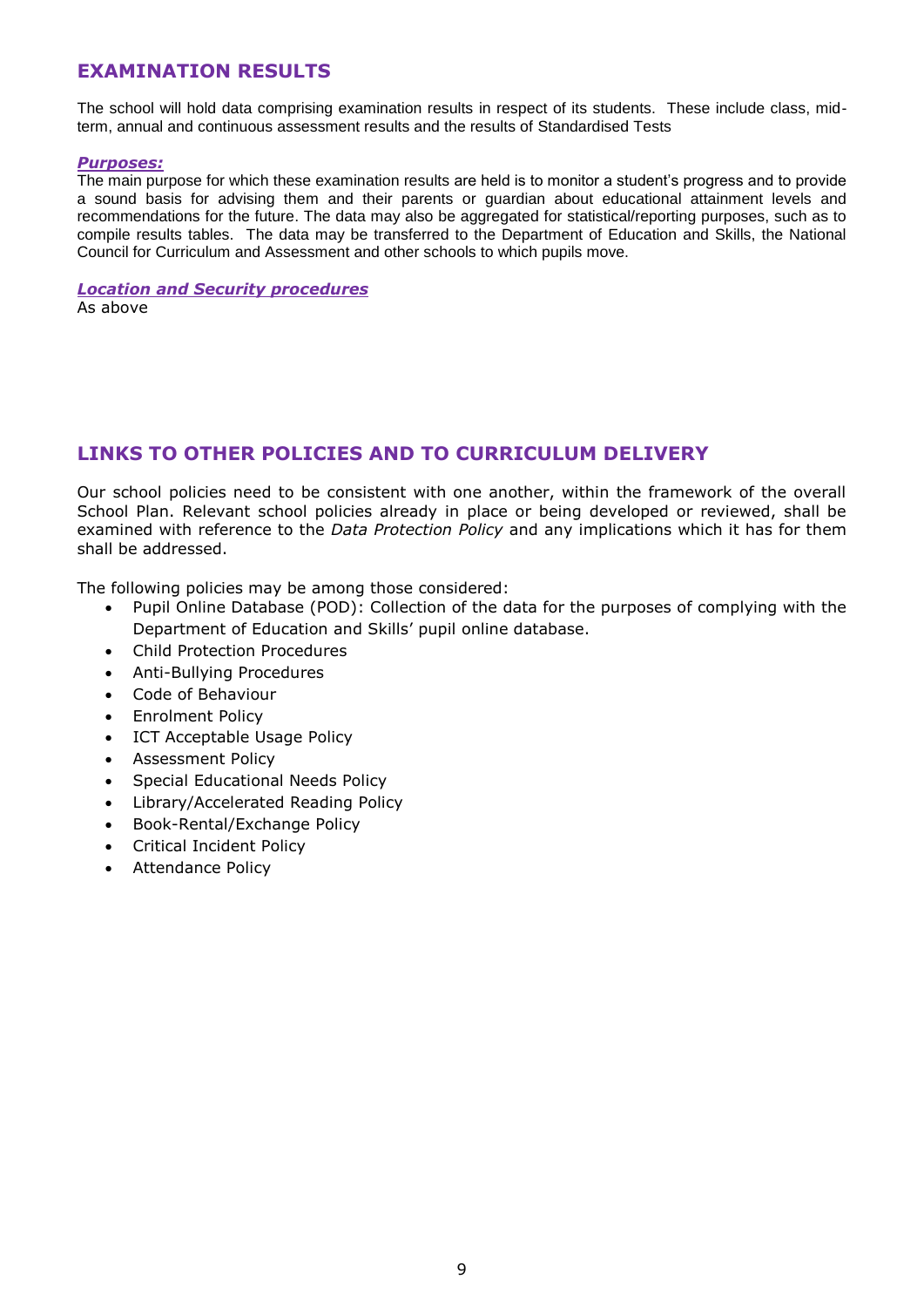## **PROCESSING IN LINE WITH A DATA SUBJECT'S RIGHTS**

Data in this school will be processed in line with the data subject's rights. Data subjects have a right to:

- Know what personal data the school is keeping on them
- Request access to *any data* held about them by a data controller
- Prevent the processing of their data for direct-marketing purposes
- Ask to have inaccurate data amended
- Ask to have data erased once it is no longer necessary or irrelevant.

#### *Data Processors*

Where the school outsources to a data processor off-site, i.e. Aladdin/POD/School Accounting, it is required by law to have a written contract in place (Written Third Party Service Agreement). Bunscoil McAuley Rice's Third Party Agreement specifies the conditions under which the data may be processed, the security conditions attaching to the processing of the data and that the data must be deleted or returned upon completion or termination of the contract.

#### *Personal Data Breaches*

All incidents in which personal data has been put at risk must be reported to the Office of the Data Protection Commissioner within 72 hours

When the personal data breach is likely to result in a high risk to the rights and freedoms of natural persons, the BoM must communicate the personal data breach to the data subject without undue delay.

If a data processor becomes aware of a personal data breach, it must bring this to the attention of the data controller (BoM) without undue delay.

#### *Dealing with a data access request*

Individuals are entitled to a copy of their personal data on written request.

A request must be responded to within one month. An extension may be required  $e.q.$  over holiday periods.

No fee may be charged except in exceptional circumstances where the requests are repetitive or manifestly unfounded or excessive.

No personal data can be supplied relating to another individual apart from the data subject.

All parents can securely access and amend their personal data via Aladdin Connect.

## **PROVIDING INFORMATION OVER THE PHONE**

An employee dealing with telephone enquiries should be careful about disclosing any personal information held by the school over the phone. In particular, the employee should:

- Ask that the caller put their request in writing
- Refer the request to the Principal for assistance in difficult situations
- Not feel forced into disclosing personal information